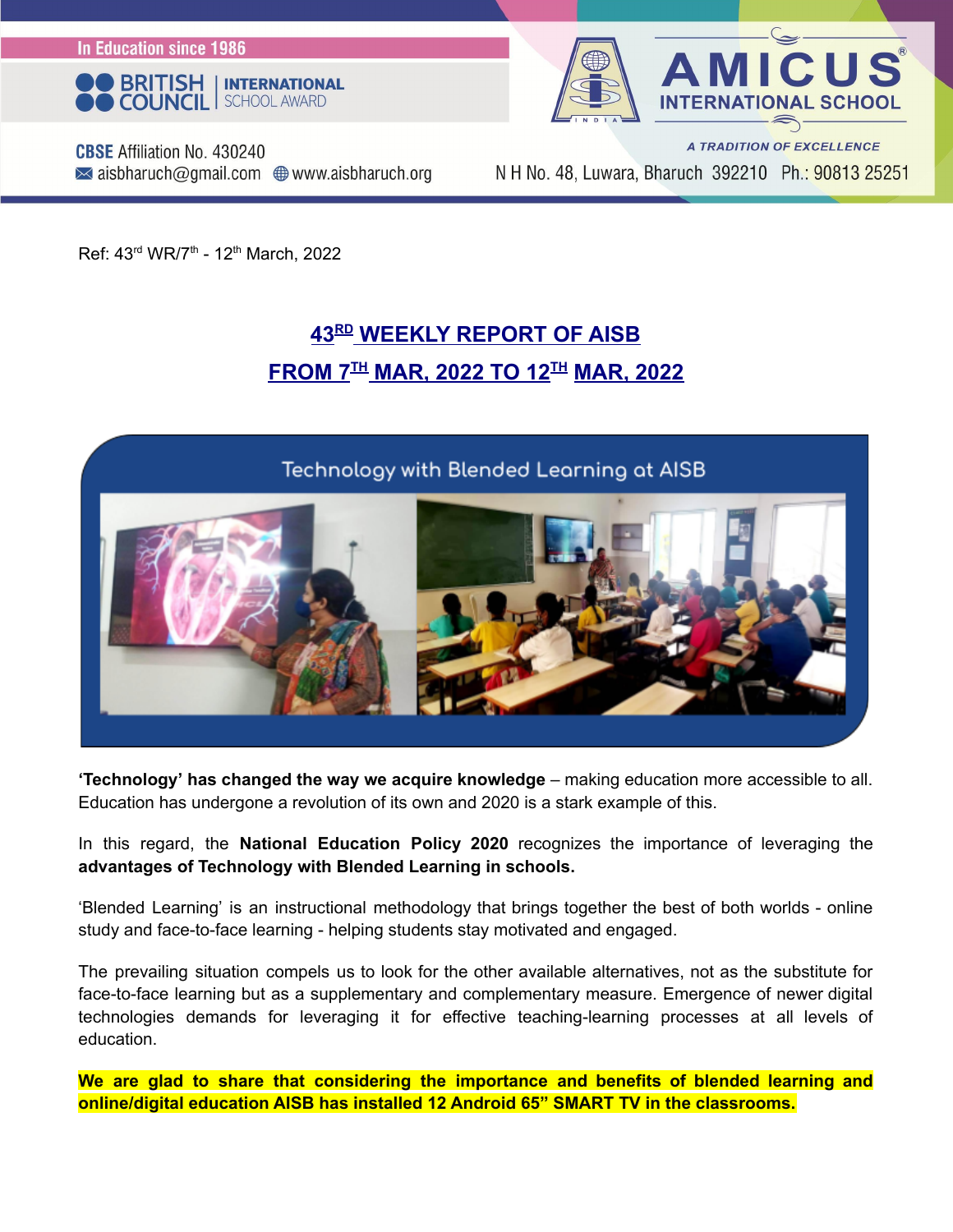Please find the **Weekly Report** of online classes from **7 th Mar, 2022 to 12 th Mar, 2022** of **AMICUS INTERNATIONAL SCHOOL, BHARUCH.**

**For Pre Primary Annual Exams** are going on.

**For Grade 1 to 8 Annual Exams** are going on.

**For Grade 10 & 12 Preparatory Leave** was given.

**New academic session 2022-23** has been started for **Grade 10 & 12**.

#### **PRIMARY, SECONDARY & HIGHER SECONDARY**



**Grade -10 (2022-23)**

| <b>SUBJECTS</b>  | <b>STUDENTS LEARNED</b>                                                                                                                                      |
|------------------|--------------------------------------------------------------------------------------------------------------------------------------------------------------|
| <b>English</b>   | Chapter-1 "A Letter to God" in book First Flight completed with its analysis.                                                                                |
| <b>Hindi</b>     | स्पर्श - पाठ १- साखी                                                                                                                                         |
| Gujarati         | કાવ્ય-1 'મોરલી' નો અભ્યાસ કરાવ્યો જેમાં ભગવાન કૃષ્ણની લીલાઓનું વર્ણન કરવામાં આવ્યું છે.                                                                      |
| <b>Economics</b> | Started with the chapter 'Development' and is in progress.                                                                                                   |
| <b>Civics</b>    | Chapter -1 power sharing going on.                                                                                                                           |
| <b>Maths</b>     | Surface area and volume chapter is going on.                                                                                                                 |
| <b>Computer</b>  | Introduction of the subject IT-402.<br>started with unit-3 ICT Skills<br><b>Ch-Operating System</b><br>$\rightarrow$ Functions and Types of operating system |

# **Grade -11 (Science)**



| <b>SUBJECTS</b>  | <b>STUDENTS LEARNED</b>  |
|------------------|--------------------------|
| <b>Chemistry</b> | Practicals are going on. |
| <b>Physics</b>   | Practicals are going on. |